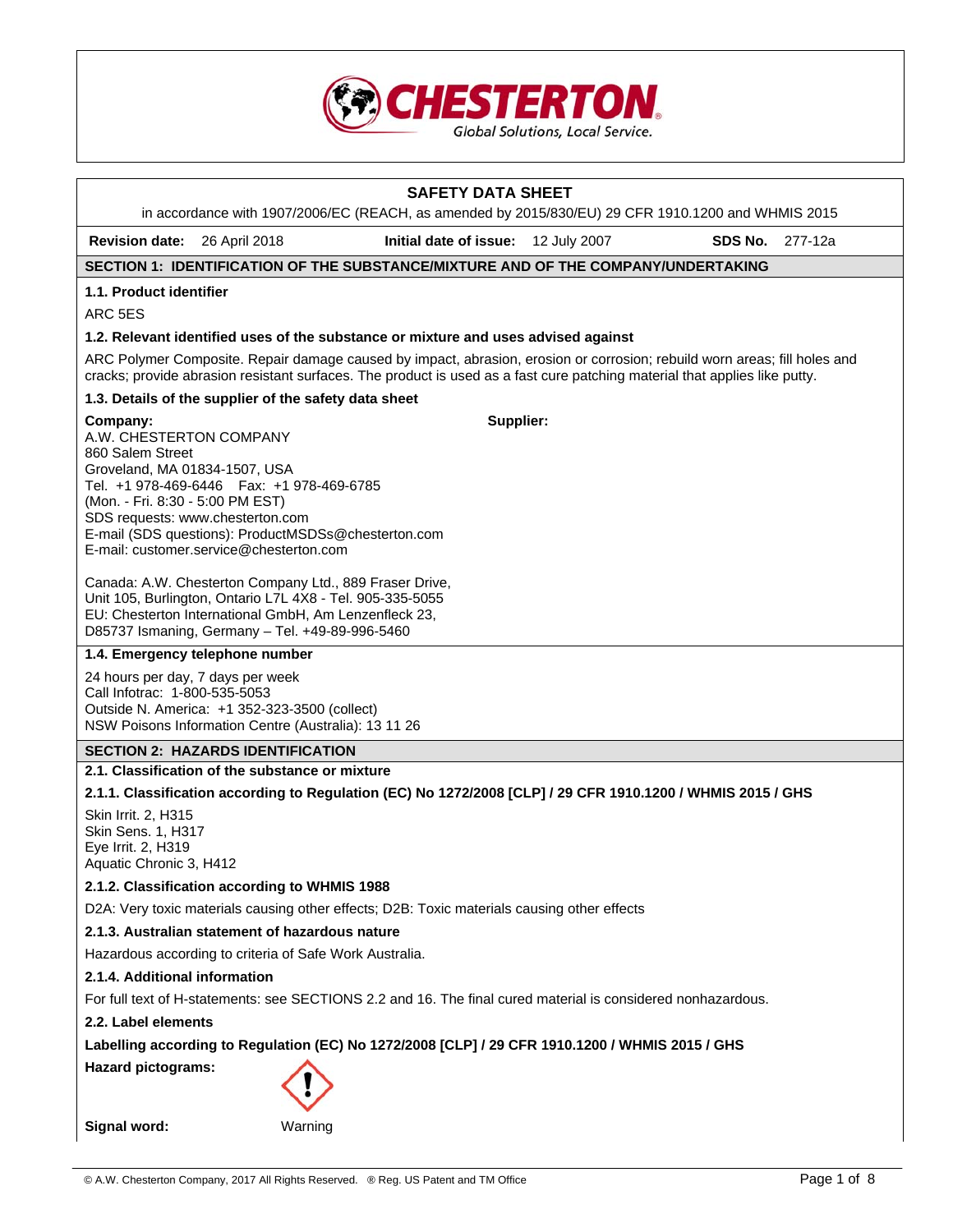| <b>Hazard statements:</b><br>H315<br>H317<br>H319<br>H412                                                                                                                                                                                                                                                                     |                                                                                                                           |                                                                                                      | Causes skin irritation.<br>May cause an allergic skin reaction.<br>Causes serious eye irritation.<br>Harmful to aquatic life with long lasting effects. |                                                                                                                                                                                                                                                                                                                                                                   |                                                                                            |                                                                                                                                                                                                                                                                                               |  |
|-------------------------------------------------------------------------------------------------------------------------------------------------------------------------------------------------------------------------------------------------------------------------------------------------------------------------------|---------------------------------------------------------------------------------------------------------------------------|------------------------------------------------------------------------------------------------------|---------------------------------------------------------------------------------------------------------------------------------------------------------|-------------------------------------------------------------------------------------------------------------------------------------------------------------------------------------------------------------------------------------------------------------------------------------------------------------------------------------------------------------------|--------------------------------------------------------------------------------------------|-----------------------------------------------------------------------------------------------------------------------------------------------------------------------------------------------------------------------------------------------------------------------------------------------|--|
| <b>Precautionary statements:</b>                                                                                                                                                                                                                                                                                              |                                                                                                                           | P264<br>P272<br>P273<br>P280<br>P302/352<br>P362/364<br>P333/313<br>P305/351/338<br>P337/313<br>P501 |                                                                                                                                                         | Wash hands thoroughly after handling.<br>Avoid release to the environment.<br>Wear protective gloves and eye/face protection.<br>IF ON SKIN: Wash with plenty of soap and water.<br>Take off contaminated clothing and wash it before reuse.<br>lenses, if present and easy to do. Continue rinsing.<br>If eye irritation persists: Get medical advice/attention. |                                                                                            | Contaminated work clothing must not be allowed out of the workplace.<br>If skin irritation or rash occurs: Get medical advice/attention.<br>IF IN EYES: Rinse cautiously with water for several minutes. Remove contact<br>Dispose of contents/container to an approved waste disposal plant. |  |
| <b>Supplemental information:</b>                                                                                                                                                                                                                                                                                              |                                                                                                                           | None                                                                                                 |                                                                                                                                                         |                                                                                                                                                                                                                                                                                                                                                                   |                                                                                            |                                                                                                                                                                                                                                                                                               |  |
| 2.3. Other hazards                                                                                                                                                                                                                                                                                                            |                                                                                                                           |                                                                                                      |                                                                                                                                                         |                                                                                                                                                                                                                                                                                                                                                                   |                                                                                            |                                                                                                                                                                                                                                                                                               |  |
| None known                                                                                                                                                                                                                                                                                                                    |                                                                                                                           |                                                                                                      |                                                                                                                                                         |                                                                                                                                                                                                                                                                                                                                                                   |                                                                                            |                                                                                                                                                                                                                                                                                               |  |
| <b>SECTION 3: COMPOSITION/INFORMATION ON INGREDIENTS</b>                                                                                                                                                                                                                                                                      |                                                                                                                           |                                                                                                      |                                                                                                                                                         |                                                                                                                                                                                                                                                                                                                                                                   |                                                                                            |                                                                                                                                                                                                                                                                                               |  |
| 3.2. Mixtures                                                                                                                                                                                                                                                                                                                 |                                                                                                                           |                                                                                                      |                                                                                                                                                         |                                                                                                                                                                                                                                                                                                                                                                   |                                                                                            |                                                                                                                                                                                                                                                                                               |  |
| Hazardous Ingredients <sup>1</sup>                                                                                                                                                                                                                                                                                            |                                                                                                                           |                                                                                                      | % Wt.                                                                                                                                                   | <b>CAS No./</b><br>EC No.                                                                                                                                                                                                                                                                                                                                         | <b>REACH</b><br>Reg. No.                                                                   | <b>CLP/GHS Classification</b>                                                                                                                                                                                                                                                                 |  |
| Epoxy resin (number average molecular<br>weight $\leq$ 700)                                                                                                                                                                                                                                                                   |                                                                                                                           | $10 - 25$                                                                                            | 25068-38-6<br>500-033-5                                                                                                                                 | <b>NA</b>                                                                                                                                                                                                                                                                                                                                                         | Skin Irrit. 2, H315<br>Skin Sens. 1, H317<br>Eye Irrit. 2, H319<br>Aquatic Chronic 2, H411 |                                                                                                                                                                                                                                                                                               |  |
| Other ingredients:<br>Talc (non-asbestiform)                                                                                                                                                                                                                                                                                  |                                                                                                                           |                                                                                                      | 30-60                                                                                                                                                   | 14807-96-6                                                                                                                                                                                                                                                                                                                                                        | NA.                                                                                        | Not classified*                                                                                                                                                                                                                                                                               |  |
|                                                                                                                                                                                                                                                                                                                               |                                                                                                                           |                                                                                                      |                                                                                                                                                         | 238-877-9                                                                                                                                                                                                                                                                                                                                                         |                                                                                            |                                                                                                                                                                                                                                                                                               |  |
| Silica (Quartz)                                                                                                                                                                                                                                                                                                               |                                                                                                                           | $0.1 - 1$                                                                                            | 14808-60-7<br>238-878-4                                                                                                                                 | NA.                                                                                                                                                                                                                                                                                                                                                               | Not classified*                                                                            |                                                                                                                                                                                                                                                                                               |  |
| Carbon black                                                                                                                                                                                                                                                                                                                  |                                                                                                                           | $\leq 1$                                                                                             | 1333-86-4<br>215-609-9                                                                                                                                  | <b>NA</b>                                                                                                                                                                                                                                                                                                                                                         | Not classified*                                                                            |                                                                                                                                                                                                                                                                                               |  |
| *Substance with a workplace exposure limit.<br>For full text of H-statements: see SECTION 16.<br><sup>1</sup> Classified according to: * 29 CFR 1910.1200, 1915, 1916, 1917, Mass. Right-to-Know Law (ch. 40, M.G.LO. 111F), California Proposition 65<br>* 1272/2008/EC, GHS, REACH<br>* WHMIS 2015<br>* Safe Work Australia |                                                                                                                           |                                                                                                      |                                                                                                                                                         |                                                                                                                                                                                                                                                                                                                                                                   |                                                                                            |                                                                                                                                                                                                                                                                                               |  |
| <b>SECTION 4: FIRST AID MEASURES</b>                                                                                                                                                                                                                                                                                          |                                                                                                                           |                                                                                                      |                                                                                                                                                         |                                                                                                                                                                                                                                                                                                                                                                   |                                                                                            |                                                                                                                                                                                                                                                                                               |  |
| Inhalation:                                                                                                                                                                                                                                                                                                                   | 4.1. Description of first aid measures                                                                                    |                                                                                                      |                                                                                                                                                         |                                                                                                                                                                                                                                                                                                                                                                   |                                                                                            |                                                                                                                                                                                                                                                                                               |  |
| Not applicable                                                                                                                                                                                                                                                                                                                |                                                                                                                           |                                                                                                      |                                                                                                                                                         |                                                                                                                                                                                                                                                                                                                                                                   |                                                                                            |                                                                                                                                                                                                                                                                                               |  |
| Skin contact:<br>Remove contaminated clothing. Wash clothing before reuse. Wash skin with soap and water. Consult physician.                                                                                                                                                                                                  |                                                                                                                           |                                                                                                      |                                                                                                                                                         |                                                                                                                                                                                                                                                                                                                                                                   |                                                                                            |                                                                                                                                                                                                                                                                                               |  |
| Ingestion:                                                                                                                                                                                                                                                                                                                    | Eye contact:<br>Flush eyes for at least 15 minutes with large amounts of water. Contact physician if irritation persists. |                                                                                                      |                                                                                                                                                         |                                                                                                                                                                                                                                                                                                                                                                   |                                                                                            |                                                                                                                                                                                                                                                                                               |  |
| Do not induce vomiting. If person is conscious, rinse mouth with water and give small quantities of water to drink.<br>Contact physician immediately.                                                                                                                                                                         |                                                                                                                           |                                                                                                      |                                                                                                                                                         |                                                                                                                                                                                                                                                                                                                                                                   |                                                                                            |                                                                                                                                                                                                                                                                                               |  |
| 4.2. Most important symptoms and effects, both acute and delayed                                                                                                                                                                                                                                                              |                                                                                                                           |                                                                                                      |                                                                                                                                                         |                                                                                                                                                                                                                                                                                                                                                                   |                                                                                            |                                                                                                                                                                                                                                                                                               |  |
| Irritating to eyes and skin. May cause skin sensitization as evidenced by rashes or hives.                                                                                                                                                                                                                                    |                                                                                                                           |                                                                                                      |                                                                                                                                                         |                                                                                                                                                                                                                                                                                                                                                                   |                                                                                            |                                                                                                                                                                                                                                                                                               |  |
| 4.3. Indication of any immediate medical attention and special treatment needed                                                                                                                                                                                                                                               |                                                                                                                           |                                                                                                      |                                                                                                                                                         |                                                                                                                                                                                                                                                                                                                                                                   |                                                                                            |                                                                                                                                                                                                                                                                                               |  |
| Treat symptoms.                                                                                                                                                                                                                                                                                                               |                                                                                                                           |                                                                                                      |                                                                                                                                                         |                                                                                                                                                                                                                                                                                                                                                                   |                                                                                            |                                                                                                                                                                                                                                                                                               |  |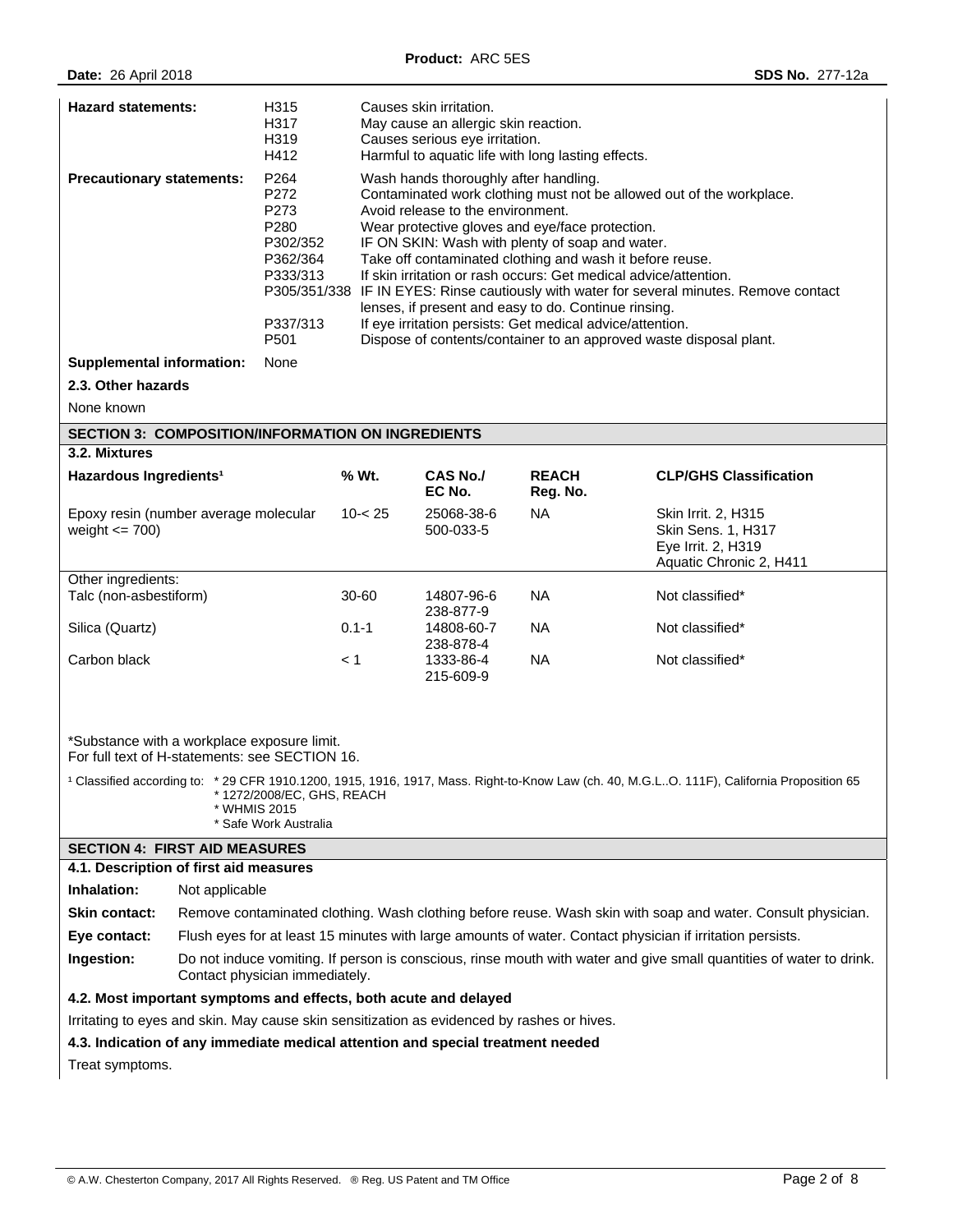#### **SECTION 5: FIREFIGHTING MEASURES**

## **5.1. Extinguishing media**

**Suitable extinguishing media:** Carbon dioxide, dry chemical, foam or water fog

**Unsuitable extinguishing media:** None known

### **5.2. Special hazards arising from the substance or mixture**

Thermal decomposition may produce Carbon Monoxide, Carbon Dioxide, oxides of Sulfur and other toxic fumes.

#### **5.3. Advice for firefighters**

Cool exposed containers with water. Recommend Firefighters wear self-contained breathing apparatus.

**Flammability Classification:** –

**HAZCHEM Emergency Action Code:** 2 Z

### **SECTION 6: ACCIDENTAL RELEASE MEASURES**

## **6.1. Personal precautions, protective equipment and emergency procedures**

Avoid skin contact. Utilize exposure controls and personal protection as specified in Section 8.

### **6.2. Environmental Precautions**

Keep out of sewers, streams and waterways.

## **6.3. Methods and material for containment and cleaning up**

Scoop up and transfer to a suitable container for disposal.

## **6.4. Reference to other sections**

Refer to section 13 for disposal advice.

## **SECTION 7: HANDLING AND STORAGE**

## **7.1. Precautions for safe handling**

Avoid eye contact and excessive skin contact. Wash with soap and water immediately after use. Remove contaminated clothing immediately. Wash clothing before reuse. Contaminated leather including shoes cannot be decontaminated and should be discarded. Utilize exposure controls and personal protection as specified in Section 8. Avoid creating and breathing dust during removal, drilling, grinding, sawing or sanding.

## **7.2. Conditions for safe storage, including any incompatibilities**

Store in a cool, dry area.

### **7.3. Specific end use(s)**

No special precautions.

# **SECTION 8: EXPOSURE CONTROLS/PERSONAL PROTECTION**

**8.1. Control parameters** 

# **Occupational exposure limit values**

| ppm         | mg/m <sup>3</sup> | ppm              | mg/m <sup>3</sup> | ppm                          | mg/m <sup>3</sup> | <b>AUSTRALIA ES<sup>4</sup></b><br>ppm | mg/m <sup>3</sup> |
|-------------|-------------------|------------------|-------------------|------------------------------|-------------------|----------------------------------------|-------------------|
|             |                   |                  |                   |                              |                   |                                        |                   |
| 20<br>mppcf | —                 | (resp)           | 2                 | (resp)                       |                   | (resp)                                 | 2.5               |
| (resp)      | 0.05              | (resp)           | 0.025             | (resp)                       | 0.1               | (resp)                                 | 0.1               |
| -           | 3.5               | -                | 3                 | $\qquad \qquad$              | 3.5               | $\overline{\phantom{0}}$               | 3                 |
|             |                   | <b>OSHA PEL1</b> |                   | <b>ACGIH TLV<sup>2</sup></b> |                   | UK WEL <sup>3</sup>                    |                   |

<sup>1</sup> United States Occupational Health & Safety Administration permissible exposure limits

² American Conference of Governmental Industrial Hygienists threshold limit values

<sup>3</sup> EH40 Workplace exposure limits, Health & Safety Executive

⁴ Adopted National Exposure Standards for Atmospheric Contaminants in the Occupational Environment [NOHSC:1003]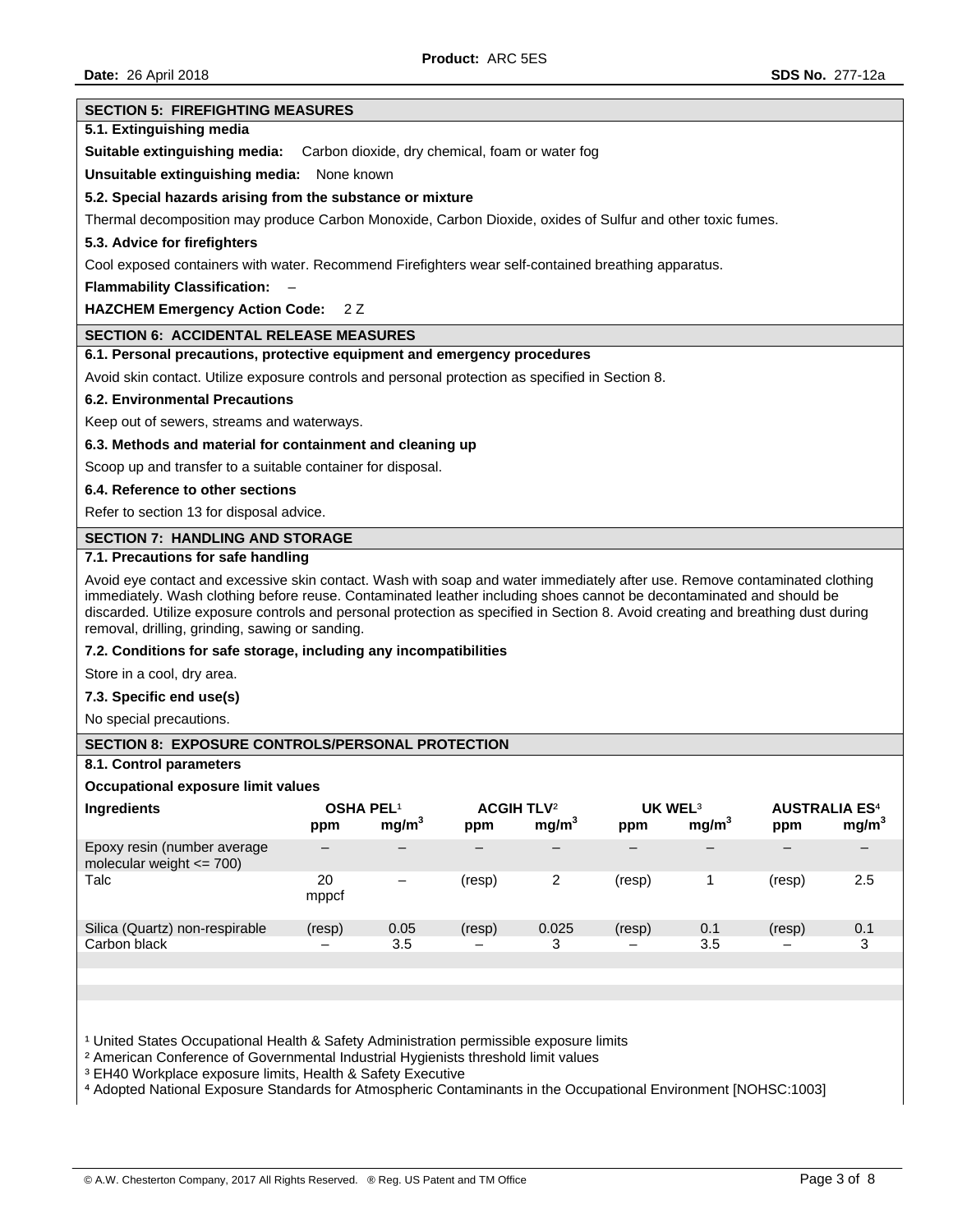# **Derived No Effect Level (DNEL) according to Regulation (EC) No 1907/2006:**

Not available

## **Workers**

**Predicted No Effect Concentration (PNEC) according to Regulation (EC) No 1907/2006:** 

Not available

# **8.2. Exposure controls**

## **8.2.1. Engineering measures**

No special requirements. If it is necessary to alter the final cured product such that dust may be generated, use adequate dust extraction or damp down.

# **8.2.2. Individual protection measures**

| <b>Respiratory protection:</b> | Not normally needed.                       |
|--------------------------------|--------------------------------------------|
| <b>Protective gloves:</b>      | Chemical resistant gloves (e.g., neoprene) |
| Eye and face protection:       | Safety glasses                             |
| Other:                         | None                                       |

### **8.2.3. Environmental exposure controls**

Refer to sections 6 and 12.

## **SECTION 9: PHYSICAL AND CHEMICAL PROPERTIES**

# **9.1. Information on basic physical and chemical properties**

| <b>Physical state</b>           | putty                    | Odour                         | sweet and amine odor |
|---------------------------------|--------------------------|-------------------------------|----------------------|
| Colour                          | gray and black           | <b>Odour threshold</b>        | not determined       |
| Initial boiling point           | not applicable           | Vapour pressure @ 20°C        | 0                    |
| <b>Melting point</b>            | not determined           | % Aromatics by weight         | 0                    |
| % Volatile (by volume)          | < 1                      | рH                            | not applicable       |
| <b>Flash point</b>              | None                     | <b>Relative density</b>       | 2.247 kg/l           |
| Method                          | PM Closed Cup            | Weight per volume             | 18.75 lbs/gal.       |
| <b>Viscosity</b>                | $>$ 10 million cps @25°C | Coefficient (water/oil)       | < 1                  |
| <b>Autoignition temperature</b> | not determined           | Vapour density (air=1)        | >1                   |
| Decomposition temperature       | $>$ 200°C ( $>$ 392°F)   | Rate of evaporation (ether=1) | $\leq 1$             |
| Upper/lower flammability or     | not determined           | Solubility in water           | insoluble            |
| explosive limits                |                          |                               |                      |
| Flammability (solid, gas)       | not applicable           | <b>Oxidising properties</b>   | not applicable       |
| <b>Explosive properties</b>     | not applicable           |                               |                      |

# **9.2. Other information**

None

### **SECTION 10: STABILITY AND REACTIVITY**

# **10.1. Reactivity**

Refer to sections 10.3 and 10.5.

### **10.2. Chemical stability**

Stable

# **10.3. Possibility of hazardous reactions**

No dangerous reactions known under conditions of normal use.

# **10.4. Conditions to avoid**

No specific data.

### **10.5. Incompatible materials**

No specific data.

# **10.6. Hazardous decomposition products**

Under normal conditions of storage and use, hazardous decomposition products should not be produced.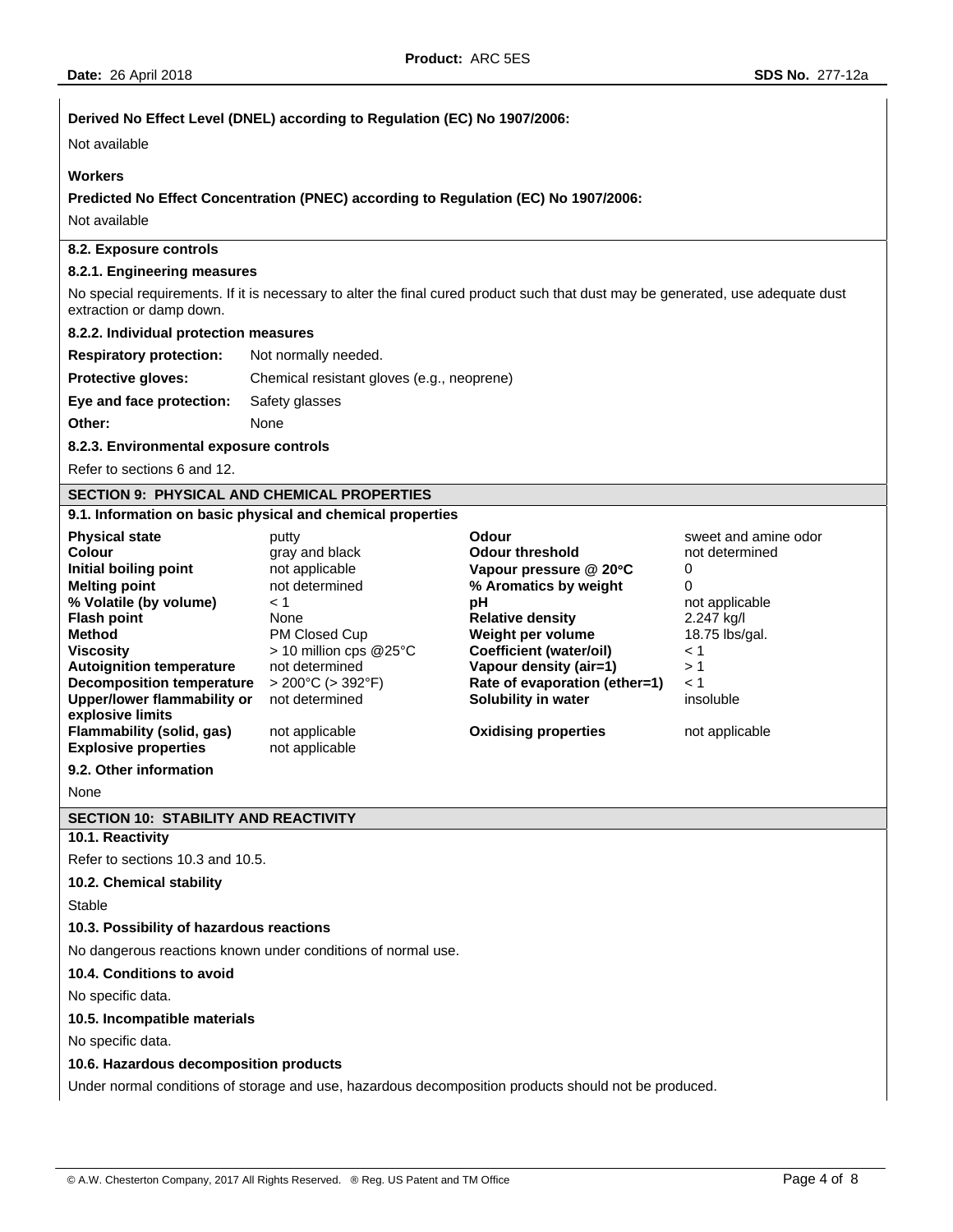| <b>SECTION 11: TOXICOLOGICAL INFORMATION</b>   |                                                                                                                                                                                                                                                                                                                                                                                                                                                                                                                                                                                                                                                                                         |                                   |                                            |  |  |
|------------------------------------------------|-----------------------------------------------------------------------------------------------------------------------------------------------------------------------------------------------------------------------------------------------------------------------------------------------------------------------------------------------------------------------------------------------------------------------------------------------------------------------------------------------------------------------------------------------------------------------------------------------------------------------------------------------------------------------------------------|-----------------------------------|--------------------------------------------|--|--|
|                                                | 11.1. Information on toxicological effects                                                                                                                                                                                                                                                                                                                                                                                                                                                                                                                                                                                                                                              |                                   |                                            |  |  |
| Primary route of exposure<br>under normal use: | Skin and eye contact. Personnel with pre-existing skin and eye disorders and skin allergies may be<br>aggravated by exposure.                                                                                                                                                                                                                                                                                                                                                                                                                                                                                                                                                           |                                   |                                            |  |  |
| <b>Acute toxicity -</b>                        |                                                                                                                                                                                                                                                                                                                                                                                                                                                                                                                                                                                                                                                                                         |                                   |                                            |  |  |
| Oral:                                          |                                                                                                                                                                                                                                                                                                                                                                                                                                                                                                                                                                                                                                                                                         |                                   |                                            |  |  |
|                                                | Substance                                                                                                                                                                                                                                                                                                                                                                                                                                                                                                                                                                                                                                                                               | <b>Test</b>                       | Result                                     |  |  |
|                                                | Epoxy resin (number average molecular<br>weight $\leq$ 700)                                                                                                                                                                                                                                                                                                                                                                                                                                                                                                                                                                                                                             | LD50, rat                         | > 5000 mg/kg                               |  |  |
| Dermal:                                        |                                                                                                                                                                                                                                                                                                                                                                                                                                                                                                                                                                                                                                                                                         |                                   |                                            |  |  |
|                                                | Substance                                                                                                                                                                                                                                                                                                                                                                                                                                                                                                                                                                                                                                                                               | <b>Test</b>                       | Result                                     |  |  |
|                                                | Epoxy resin (number average molecular<br>weight $\leq$ 700)                                                                                                                                                                                                                                                                                                                                                                                                                                                                                                                                                                                                                             | LD50, rabbit                      | $>6000$ mg/kg                              |  |  |
| Inhalation:                                    |                                                                                                                                                                                                                                                                                                                                                                                                                                                                                                                                                                                                                                                                                         |                                   |                                            |  |  |
|                                                | Substance                                                                                                                                                                                                                                                                                                                                                                                                                                                                                                                                                                                                                                                                               | <b>Test</b>                       | Result                                     |  |  |
|                                                | Epoxy resin (number average molecular<br>weight $\leq$ 700)                                                                                                                                                                                                                                                                                                                                                                                                                                                                                                                                                                                                                             | LC50, rat, 5 h                    | No mortality at vapor<br>saturation level  |  |  |
| <b>Skin corrosion/irritation:</b>              | Irritating to skin.                                                                                                                                                                                                                                                                                                                                                                                                                                                                                                                                                                                                                                                                     |                                   |                                            |  |  |
|                                                | Substance                                                                                                                                                                                                                                                                                                                                                                                                                                                                                                                                                                                                                                                                               | Test                              | Result                                     |  |  |
|                                                | Epoxy resin (number average molecular<br>weight $\leq$ 700)                                                                                                                                                                                                                                                                                                                                                                                                                                                                                                                                                                                                                             | Skin irritation, rabbit           | Moderate irritation /<br>Severe irritation |  |  |
| Serious eye damage/<br>irritation:             | Irritating to eyes.                                                                                                                                                                                                                                                                                                                                                                                                                                                                                                                                                                                                                                                                     |                                   |                                            |  |  |
|                                                | Substance                                                                                                                                                                                                                                                                                                                                                                                                                                                                                                                                                                                                                                                                               | <b>Test</b>                       | Result                                     |  |  |
|                                                | Epoxy resin (number average molecular<br>weight $\leq$ 700)                                                                                                                                                                                                                                                                                                                                                                                                                                                                                                                                                                                                                             | Eye irritation, rabbit            | Mild irritation /<br>Moderate irritation   |  |  |
| <b>Respiratory or skin</b><br>sensitisation:   | May cause skin sensitization as evidenced by rashes or hives.                                                                                                                                                                                                                                                                                                                                                                                                                                                                                                                                                                                                                           |                                   |                                            |  |  |
|                                                | Substance                                                                                                                                                                                                                                                                                                                                                                                                                                                                                                                                                                                                                                                                               | <b>Test</b>                       | Result                                     |  |  |
|                                                | Epoxy resin (number average molecular<br>weight $\leq$ 700)                                                                                                                                                                                                                                                                                                                                                                                                                                                                                                                                                                                                                             | Skin sensitization, guinea<br>pig | Sensitizing                                |  |  |
| Germ cell mutagenicity:                        | Epoxy resin (number average molecular weight <= 700): based on available data, the classification<br>criteria are not met.                                                                                                                                                                                                                                                                                                                                                                                                                                                                                                                                                              |                                   |                                            |  |  |
| Carcinogenicity:                               | The International Agency for Research on Cancer (IARC) and the National Toxicology Program<br>(NTP) have classified inhaled silica as a human carcinogen. IARC has designated carbon black as<br>possibly carcinogenic to humans (group 2B). The silica and carbon black in this product do not<br>separate from the mixture or in of themselves become airborne, therefore, do not present a hazard<br>in normal use. Epoxy resin (number average molecular weight $\leq$ 700): based on available data, the<br>classification criteria are not met.                                                                                                                                   |                                   |                                            |  |  |
| <b>Reproductive toxicity:</b>                  | Epoxy resin (number average molecular weight $\leq$ 700): based on available data, the classification<br>criteria are not met.                                                                                                                                                                                                                                                                                                                                                                                                                                                                                                                                                          |                                   |                                            |  |  |
| <b>STOT-single exposure:</b>                   | Not expected to cause toxicity.                                                                                                                                                                                                                                                                                                                                                                                                                                                                                                                                                                                                                                                         |                                   |                                            |  |  |
| <b>STOT-repeated exposure:</b>                 | Repeated or prolonged inhalation of Talc dust may cause chronic cough, shortness of breath,<br>scarring of the lungs (pulmonary fibrosis) and mild symptomatic pneumoconiosis. Repeated<br>inhalation of respirable free silica may cause scarring of the lungs with cough and shortness of<br>breath. Silicosis, a delayed lung injury that is a disabling, progressive and sometimes fatal<br>pulmonary fibrosis, may result. The silica and talc in this product do not separate from the mixture or<br>in of themselves become airborne, therefore, do not present a hazard in normal use. Epoxy resin<br>(number average molecular weight <= 700): not expected to cause toxicity. |                                   |                                            |  |  |
| <b>Aspiration hazard:</b>                      | Based on available data, the classification criteria are not met.                                                                                                                                                                                                                                                                                                                                                                                                                                                                                                                                                                                                                       |                                   |                                            |  |  |
| Other information:                             | None known                                                                                                                                                                                                                                                                                                                                                                                                                                                                                                                                                                                                                                                                              |                                   |                                            |  |  |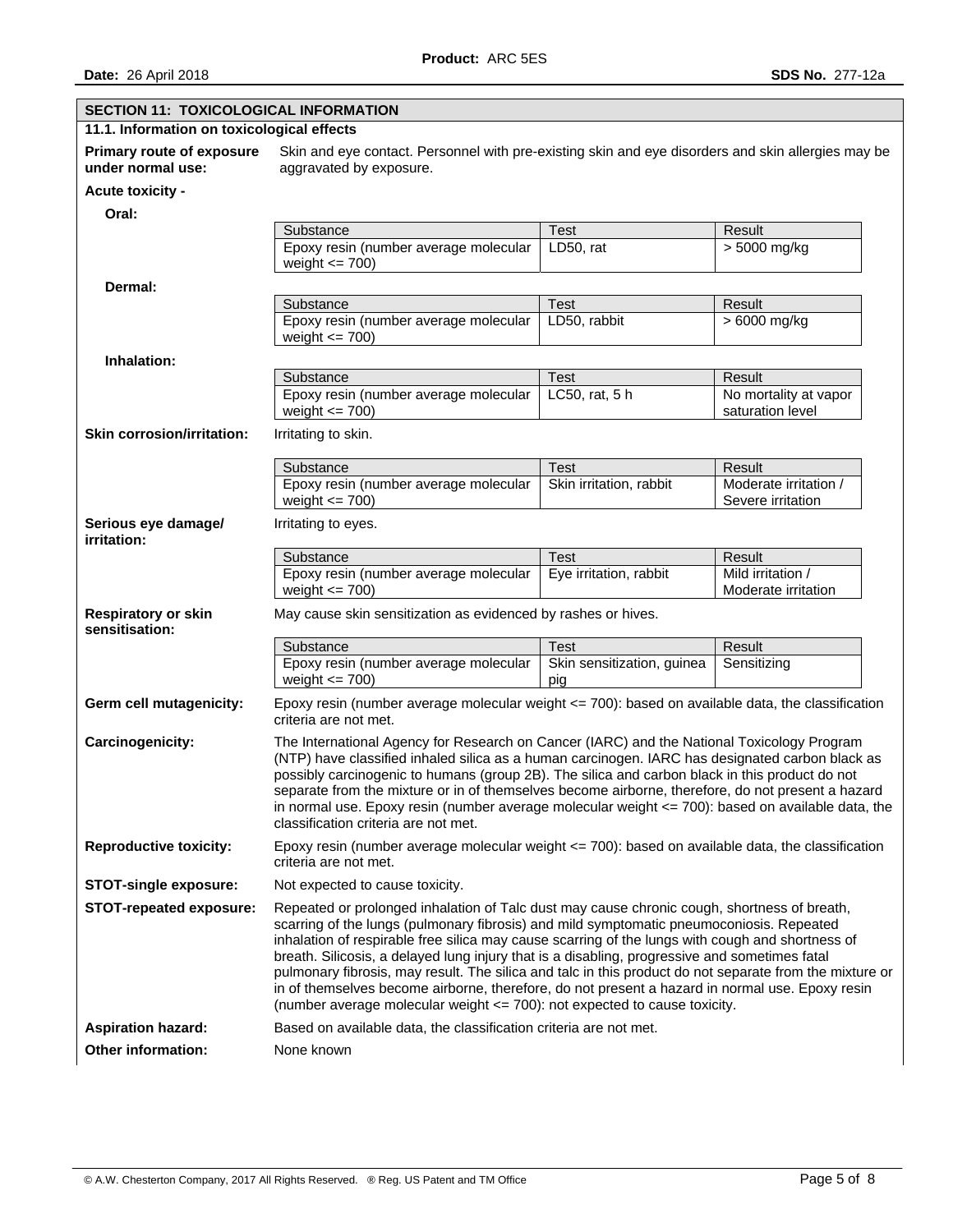# **SECTION 12: ECOLOGICAL INFORMATION**

Ecotoxicological data have not been determined specifically for this product. The information given below is based on a knowledge of the components and the ecotoxicology of similar substances.

# **12.1. Toxicity**

Harmful to aquatic organisms, may cause long-term adverse effects in the aquatic environment.

## **12.2. Persistence and degradability**

Epoxy resin: not readily biodegradable (OECD 301F, 28 days = 5%).

## **12.3. Bioaccumulative potential**

Epoxy resin: low potential for bioaccumulation. (log Kow =  $2.64 - 3.78$ , BCF = 31).

### **12.4. Mobility in soil**

Putty. Insoluble in water. In determining environmental mobility, consider the product's physical and chemical properties (see Section 9). Epoxy resin: if product enters soil, it will be mobile and may contaminate groundwater.

## **12.5. Results of PBT and vPvB assessment**

Not available

# **12.6. Other adverse effects**

None known

## **SECTION 13: DISPOSAL CONSIDERATIONS**

# **13.1. Waste treatment methods**

Unreacted components are a special waste (classified as hazardous according to 2008/98/EC). Combine resin and curative. The final cured material is considered nonhazardous. Landfill sealed containers with a properly licensed facility. May be incinerated at an appropriate facility. Check local, state and national/federal regulations and comply with the most stringent requirement.

## **SECTION 14: TRANSPORT INFORMATION**

| 14.1. UN number                                                                                      |                              |  |  |  |
|------------------------------------------------------------------------------------------------------|------------------------------|--|--|--|
| ADR/RID/ADN/IMDG/ICAO:                                                                               | <b>NOT APPLICABLE</b>        |  |  |  |
| TDG:                                                                                                 | <b>NOT APPLICABLE</b>        |  |  |  |
| US DOT:                                                                                              | <b>NOT APPLICABLE</b>        |  |  |  |
| 14.2. UN proper shipping name                                                                        |                              |  |  |  |
| ADR/RID/ADN/IMDG/ICAO:                                                                               | NON-HAZARDOUS, NON REGULATED |  |  |  |
| TDG:                                                                                                 | NON-HAZARDOUS, NON REGULATED |  |  |  |
| US DOT:                                                                                              | NON-HAZARDOUS, NON REGULATED |  |  |  |
| 14.3. Transport hazard class(es)                                                                     |                              |  |  |  |
| ADR/RID/ADN/IMDG/ICAO:                                                                               | <b>NOT APPLICABLE</b>        |  |  |  |
| TDG:                                                                                                 | <b>NOT APPLICABLE</b>        |  |  |  |
| US DOT:                                                                                              | <b>NOT APPLICABLE</b>        |  |  |  |
| 14.4. Packing group                                                                                  |                              |  |  |  |
| ADR/RID/ADN/IMDG/ICAO:                                                                               | <b>NOT APPLICABLE</b>        |  |  |  |
| TDG:                                                                                                 | <b>NOT APPLICABLE</b>        |  |  |  |
| US DOT:                                                                                              | <b>NOT APPLICABLE</b>        |  |  |  |
| 14.5. Environmental hazards                                                                          |                              |  |  |  |
| <b>NOT APPLICABLE</b>                                                                                |                              |  |  |  |
| 14.6. Special precautions for user                                                                   |                              |  |  |  |
| NOT APPLICABLE                                                                                       |                              |  |  |  |
| 14.7. Transport in bulk according to Annex II of MARPOL73/78 and the IBC Code                        |                              |  |  |  |
| <b>NOT APPLICABLE</b>                                                                                |                              |  |  |  |
| 14.8. Other information                                                                              |                              |  |  |  |
| <b>NOT APPLICABLE</b>                                                                                |                              |  |  |  |
|                                                                                                      |                              |  |  |  |
| <b>SECTION 15: REGULATORY INFORMATION</b>                                                            |                              |  |  |  |
| 15.1. Safety, health and environmental regulations/legislation specific for the substance or mixture |                              |  |  |  |
| 15.1.1. EU regulations                                                                               |                              |  |  |  |
| <b>Authorisations under Title VII:</b><br>Not applicable                                             |                              |  |  |  |
| <b>Restrictions under Title VIII: None</b>                                                           |                              |  |  |  |
|                                                                                                      |                              |  |  |  |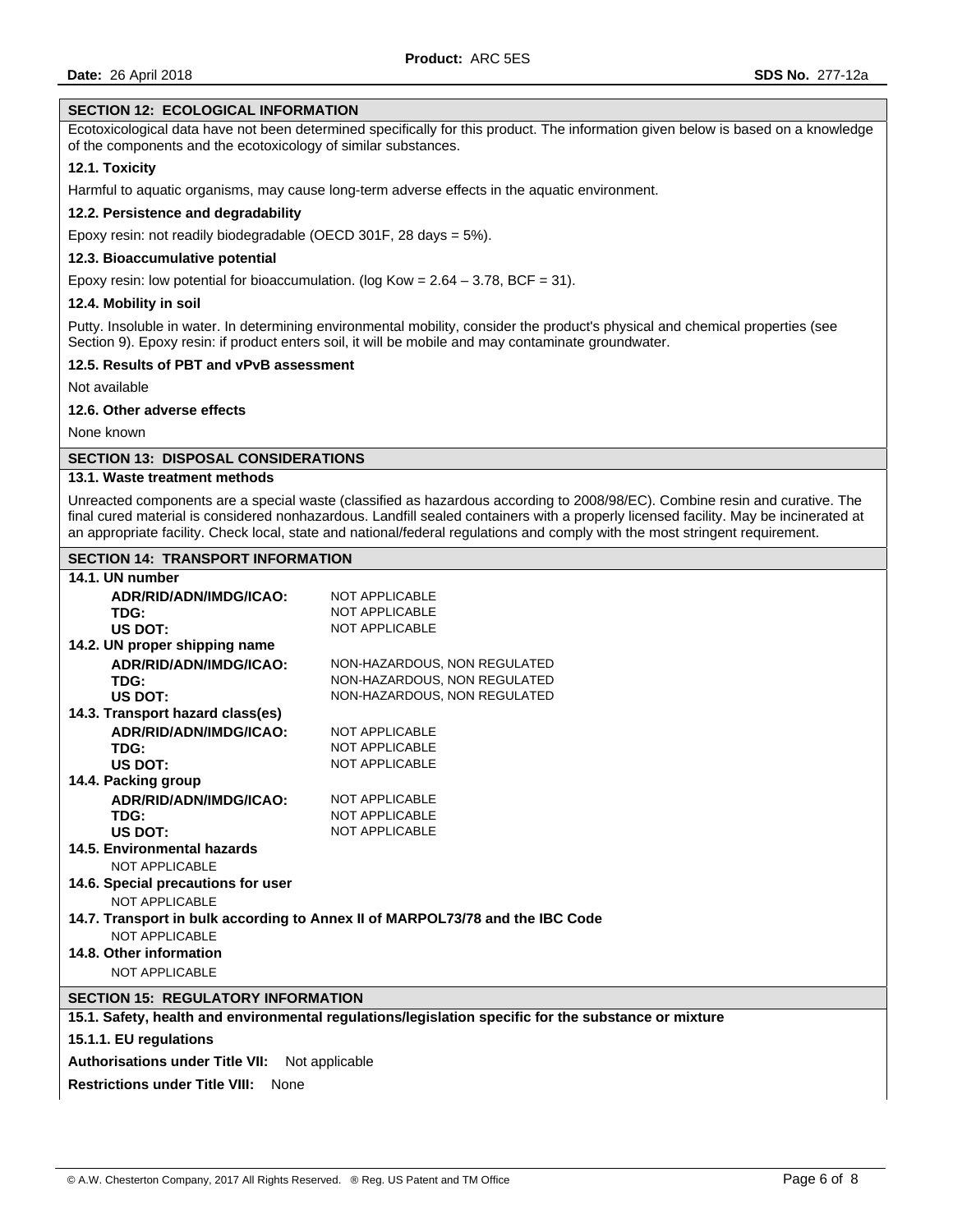**Other EU regulations:** Directive 94/33/EC on the protection of young people at work.

# **15.1.2. National regulations**

# **US EPA SARA TITLE III**

**312 Hazards: 313 Chemicals:**  Immediate None

**Other national regulations:** National implementation of the EC Directive referred to in section 15.1.1.

# **15.2. Chemical safety assessment**

No Chemical Safety Assessment has been carried out for this substance/mixture by the supplier.

# **SECTION 16: OTHER INFORMATION**

| <b>Abbreviations</b><br>ADN: European Agreement concerning the International Carriage of Dangerous Goods by Inland Waterways |  |
|------------------------------------------------------------------------------------------------------------------------------|--|
| ADR: European Agreement concerning the International Carriage of Dangerous Goods by Road<br>and acronyms:                    |  |
| <b>ATE: Acute Toxicity Estimate</b>                                                                                          |  |
| <b>BCF: Bioconcentration Factor</b>                                                                                          |  |
| cATpE: Converted Acute Toxicity point Estimate                                                                               |  |
| CLP: Classification Labelling Packaging Regulation (1272/2008/EC)                                                            |  |
| ES: Exposure Standard                                                                                                        |  |
| GHS: Globally Harmonized System                                                                                              |  |
| ICAO: International Civil Aviation Organization                                                                              |  |
| IMDG: International Maritime Dangerous Goods                                                                                 |  |
| LC50: Lethal Concentration to 50 % of a test population                                                                      |  |
| LD50: Lethal Dose to 50% of a test population                                                                                |  |
| LOEL: Lowest Observed Effect Level                                                                                           |  |
| N/A: Not Applicable                                                                                                          |  |
| NA: Not Available                                                                                                            |  |
| NOEC: No Observed Effect Concentration                                                                                       |  |
| NOEL: No Observed Effect Level                                                                                               |  |
| OECD: Organization for Economic Co-operation and Development                                                                 |  |
| PBT: Persistent, Bioaccumulative and Toxic substance                                                                         |  |
| (Q) SAR: Quantitative Structure-Activity Relationship                                                                        |  |
| REACH: Registration, Evaluation, Authorisation and Restriction of Chemicals Regulation (1907/2006/EC)                        |  |
| REL: Recommended Exposure Limit                                                                                              |  |
| RID: Regulations concerning the International Carriage of Dangerous Goods by Rail                                            |  |
| SDS: Safety Data Sheet                                                                                                       |  |
| STEL: Short Term Exposure Limit                                                                                              |  |
| STOT RE: Specific Target Organ Toxicity, Repeated Exposure                                                                   |  |
| STOT SE: Specific Target Organ Toxicity, Single Exposure                                                                     |  |
| TDG: Transportation of Dangerous Goods (Canada)                                                                              |  |
| TWA: Time Weighted Average                                                                                                   |  |
| US DOT: United States Department of Transportation                                                                           |  |
| vPvB: very Persistent and very Bioaccumulative substance                                                                     |  |
| WEL: Workplace Exposure Limit                                                                                                |  |
| WHMIS: Workplace Hazardous Materials Information System                                                                      |  |
| Other abbreviations and acronyms can be looked up at www.wikipedia.org.                                                      |  |
| Commission des normes, de l'équité, de la santé et de la sécurité du travail (CNESST)<br>Key literature references           |  |
| and sources for data:<br>Chemical Classification and Information Database (CCID)                                             |  |
| European Chemicals Agency (ECHA) - Information on Chemicals                                                                  |  |
| Hazardous Chemical Information System (HCIS)                                                                                 |  |
| National Institute of Technology and Evaluation (NITE)                                                                       |  |
| Swedish Chemicals Agency (KEMI)                                                                                              |  |
| U.S. National Library of Medicine Toxicology Data Network (TOXNET)                                                           |  |